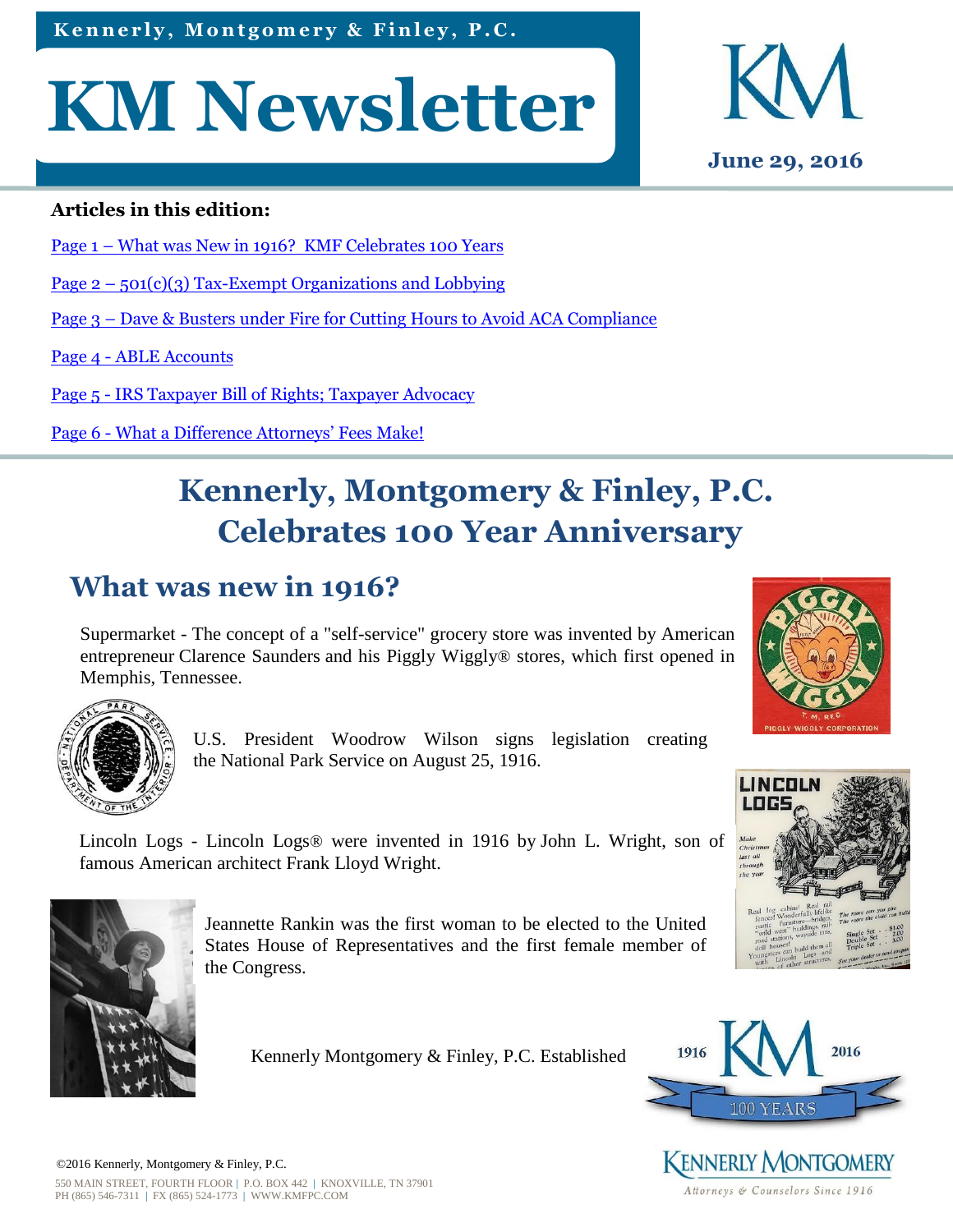# **501(c)(3) Tax-Exempt Organizations and Lobbying**

#### **By Zack R. Gardner, Esq.**

501(c)(3) tax-exempt organizations may engage in lobbying (i.e., attempts to influence *legislation*) so long as the lobbying does not make up a substantial part of its activities. Lobbying is distinct from political activities, which are entirely prohibited to  $501(c)(3)$  tax-exempt organizations. Lobbying includes activities which, directly or indirectly, influence or attempt to influence the selection, nomination, election, or appointment of any individual to any Federal, State, or local public office or office in a political organization.

Whether lobbying activities are "substantial" is determined under two alternative tests. Organizations may elect either test to determine whether lobbying is a "substantial" activity. First, the "Expenditure Test" determines whether the amount expended in relation to the organizations expenditures for exempt purposes is substantial. Internal Revenue Code section 4911 sets forth the applicable amounts in the following table:

| If the amount of exempt purpose expenditures is: | Lobbying nontaxable amount is:                                                      |
|--------------------------------------------------|-------------------------------------------------------------------------------------|
| $\leq$ \$500,000                                 | 20% of the exempt purpose expenditures                                              |
| $>\$500,00 \text{ but } \leq $1,000,000$         | \$100,000 plus 15% of the excess of exempt purpose<br>expenditures over \$500,000   |
| $>$ \$1,000,000 but $\leq$ \$1,500,000           | \$175,000 plus 10% of the excess of exempt purpose<br>expenditures over \$1,000,000 |
| > \$1,500,000                                    | \$225,000 plus 5% of the exempt purpose expenditures<br>over \$1,500,000            |

Under no circumstances may lobbying expenditures exceed \$1,000,000. Code Section 4911(c)(2). Example: If an 501(c)(3) tax-exempt organizations has about \$400,000 in exempt purpose expenditures per year, the lobbying nontaxable amount would be \$80,000. Therefore, that organization could spend up to \$80,000 on lobbying activities

The second, alternative test is the "Substantial Part" test. This is a "facts and circumstances" type of test that considers several factors including time devoted to lobbying vs other activities (including time by paid and volunteer workers); expenditures devoted to activities; the amount of publicity the organization assigns to the activity; and whether the activity is continuous or intermittent in nature. G.C.M. 36148 (Jan. 28, 1975). There is no distinct amount of time/money expended that is considered *per se* "substantial" under this test (no statute or regulation set forth any parameters). However, courts have stated that devoting less than 5% of activities to lobbying is not substantial but spending between 16.6 and 20.5% is. *Seasongood v. Commissioner*, 226 F.2d 907 (1955); *Haswell v. United States*, 500 F.2d 1133 (Ct. Cl. 1974). The factors are weighed by the IRS when it reviews an organization's Schedule C, Form 990.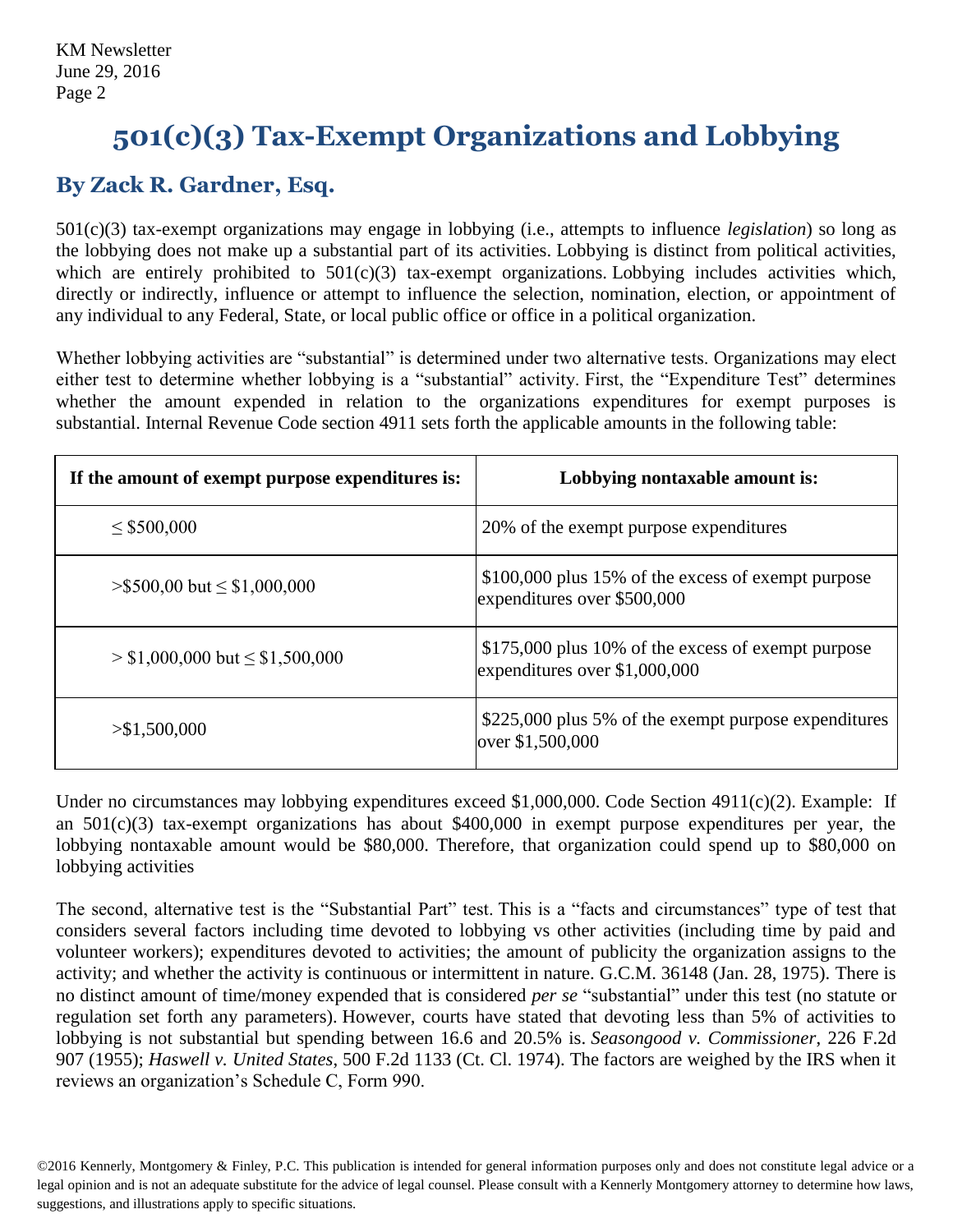KM Newsletter June 29, 2016 Page 3

If the Expenditures Test is met, it is clearly the easiest way to preserve tax-exemption. A form 5768 must be filed to elect to use the Expenditure Test. The election remains in effect for succeeding tax years unless it is revoked by the organization. Revocation of the election is effective beginning with the year following the year in which the revocation is filed.



[Zack R. Gardner](http://www.kmfpc.com/attorneys/zack_r_gardner.aspx) assists nonprofit and tax-exempt entities with forming their organizations, and obtaining and maintaining their nonprofit and tax-exempt statuses. If you have questions about nonprofit issues or for more information, please call Zack Gardner at (865)-546-7311 or email [zgardner@kmfpc.com.](mailto:zgardner@kmfpc.com?subject=Nonprofit%20information)

# **Dave & Busters under Fire for Cutting Hours to Avoid ACA Compliance**

## **By Ashley N. Trotto, Esq., with assistance from Grant Davis, Law Clerk and University of Tennessee law student**

In response to the ACA's employer mandate, many employers have used various strategies to avoid, or at least limit, the reach of the Affordable Care Act ("ACA"). However, ERISA § 510 makes it unlawful for any person to discriminate against a participant or beneficiary by interfering with the attainment of any right to which such participant may become entitled under the Plan or ERISA.

In Marin v. Dave & Buster's, the first case of its kind, a former employee brought a class action lawsuit against Dave & Busters ("D&B") under ERISA § 510 after D&B reduced her hours to avoid compliance with the ACA. The reduction resulted in the loss of her D&B health insurance benefits. At least one D&B manager specifically told employees, including the Plaintiff, that full-time employees' hours would be reduced to avoid approximately \$2 million dollars in costs associated with ACA compliance. D&B tried to have the suit dismissed but the court allowed the litigation to continue finding that the Plaintiff had properly pled a violation of ERISA §510.

We will be closely monitoring this case to see where the court lands on this significant issue. Stay tuned!



[Ashley N. Trotto](http://www.kmfpc.com/attorneys/ashley_n_trotto.aspx) practices in the areas of ERISA law, pension plans, and employee benefits. Ms. Trotto assists both private and governmental clients in the design, implementation, and maintenance of their employee benefit plans and specifically health and welfare benefit plans. Ms. Trotto focuses much of her time on assisting clients with issues related to compliance with the Patient Protection and Affordable Care Act. If you have questions or for more information, please call Ashley Trotto at (865)-546-7311 or email [atrotto@kmfpc.com.](mailto:atrotto@kmfpc.com)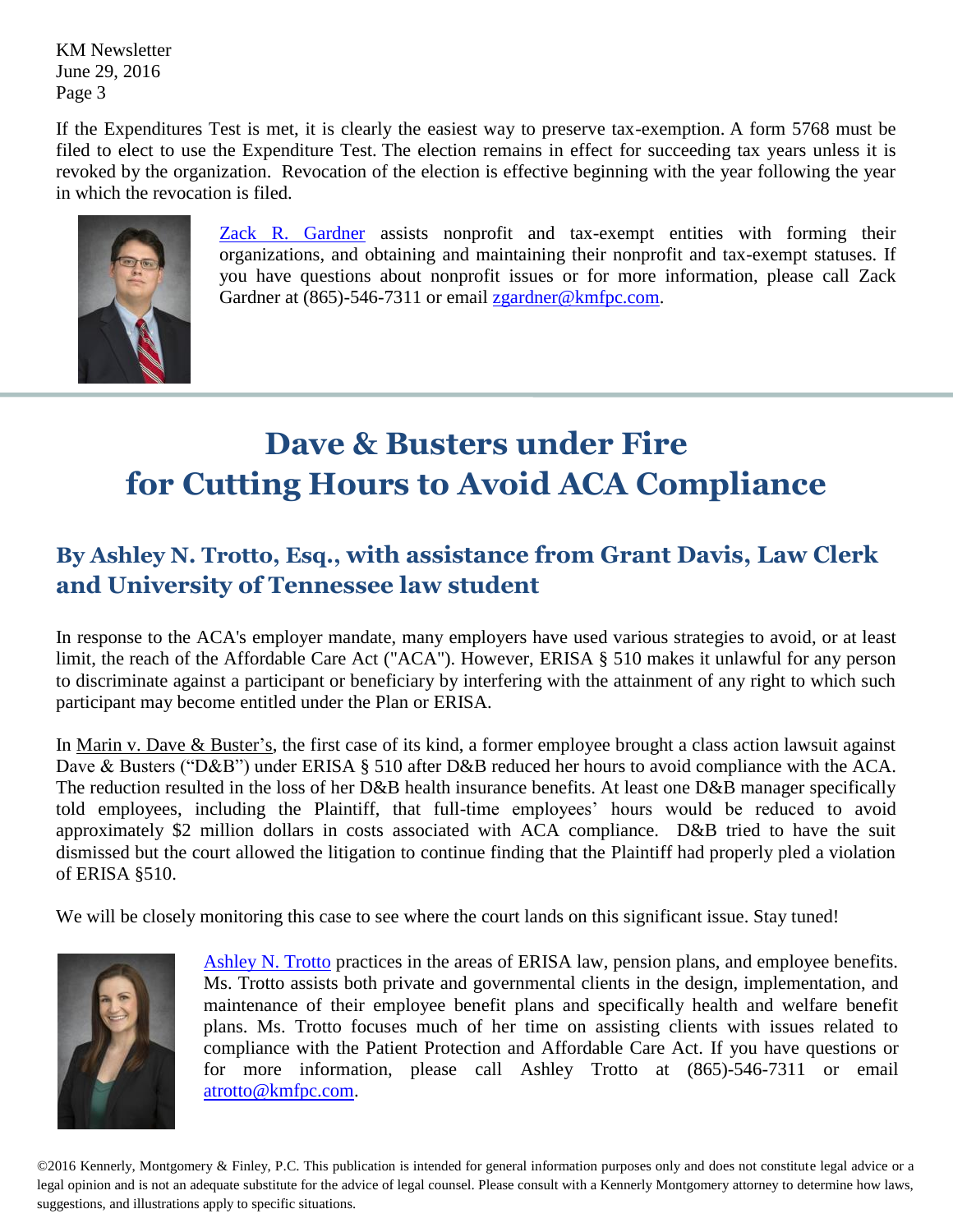KM Newsletter June 29, 2016 Page 4

## **ABLE Accounts**

#### **By Michael R. Crowder, Esq.**

The Achieving a Better Life Experience Act (ABLE Act) was enacted by Congress in December 2014, adding Section 529A to the Internal Revenue Code. Section 529A permits the states to establish a new type of taxadvantaged savings program for disabled individuals called ABLE Accounts. In May 2015, the Tennessee General Assembly passed its own version of the ABLE Act allowing the Tennessee Department of Treasury to offer ABLE Accounts through a program called ABLE TN. ABLE TN was made fully operational in Tennessee on June 13, 2016, and new applicants can now register by visiting www.abletn.gov.

Specifically, ABLE TN offers investment accounts that allow after-tax contributions to grow without being taxed on the investment earnings. Only those individuals whose disability occurred *prior* to age 26 and is already receiving SSI and/or SSDI or has been diagnosed by a qualified physician with a disability resulting in marked and severe functional limitations that is expected to last no less than 12 months will be eligible to establish an account. There is no state residency requirement; any eligible U.S. resident may participate in ABLE TN.

During the ABLE TN enrollment process, the individual will have the ability to select from 14 investment options. The individual will have the ability to change their investment selections each time they contribute, and reallocate funds twice (2) per calendar year. Earnings on contributions made to the account won't be taxed as long as any withdrawals from the account are only used for Qualified Disability Expenses. "Qualified Disability Expenses" may include any expenses related to the eligible individual's disability, such as education, housing, or transportation expenses; health and wellness expenses; financial management, administrative service, and legal fees; etc. In the event funds are used for non-qualified expenses, any earnings withdrawn will be taxed as income and subject to a ten percent (10%) federal tax penalty.

The aggregate of all contributions made to an account in one year may not exceed the annual gift tax exclusion (\$14,000 in 2016).

Finally, as a general rule, the funds in the account and the disbursements from the account will be exempt as a resource for any means-tested government benefit (for example, SSI and Medicaid). However, SSI benefits (though not Medicaid benefits) will be suspended if an ABLE account contains more than \$100,000.

In many instances, ABLE accounts will be useful tools for those individuals disabled prior to age 26 by replacing or supplementing Special Needs Trusts. They could become an excellent way for disabled individuals to deposit and invest excess income while remaining under the countable resource threshold for government benefits.



[Michael Crowder](http://www.kmfpc.com/attorneys/michael_r_crowder.aspx) works primarily in the firm's estate planning, and business & corporate law practices. If you have questions or for more information about Social Security Benefits, please call Michael R. Crowder at (865)-546-7311 or email [mcrowder@kmfpc.com.](mailto:mcrowder@kmfpc.com)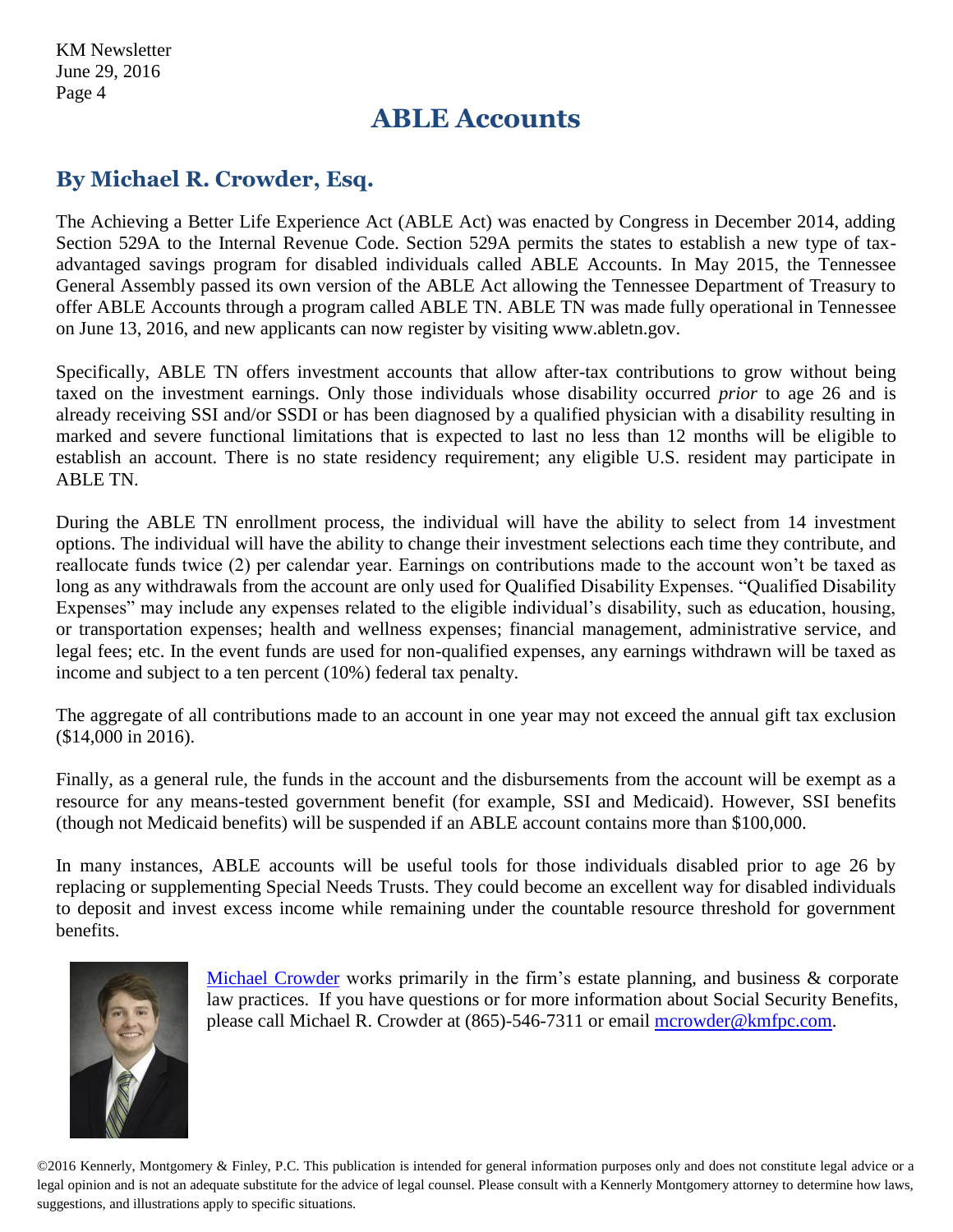## **IRS Taxpayer Bill of Rights; Taxpayer Advocacy**

#### **By William E. Mason, Esq.**

As the heart of thousands of pages of statutes, regulations and other guidance, every federal taxpayer has ten specific privileges when interacting with the IRS. The so-called "Taxpayer Bill of Rights" requires, among other things, that taxpayers: be informed; receive quality service; pay no more than the correct amount of tax; enjoy privacy and confidentiality; and be entitled to finality.

The Taxpayer Advocate Service (TAS) is an independent organization within the IRS that is intended to help eligible taxpayers with problems causing financial difficulty -- both individuals and business taxpayers.

A taxpayer may be eligible for TAS assistance if you have tried to resolve a tax problem through normal IRS channels and have gotten nowhere, or if you believe and IRS procedure isn't working as it should. In the state of Tennessee, the local Taxpayer Advocate, an IRS employee, is Terri Knuckles, [Terri.Knuckles@irs.gov,](mailto:Terri.Knuckles@irs.gov) 615-250-5206, located in Nashville.

The Local Taxpayer Advocate's role is to help eligible taxpayers with individual tax problems. The IRS also has a federal advisory committee made up of citizen volunteers, Taxpayer Advocacy Panel (TAP), which addresses big-picture, large-scale and system-wide issues that affect many taxpayers.

TAP is composed of 75 demographically and geographically diverse citizens who are not IRS employees, who listen to taxpayers, identify taxpayers' issues, and make suggestions to the IRS for improvements.

Some of the systemic issues that TAP has addressed include consideration of IRS user fees, virtually automatic 501(c)3 tax exempt recognition, and IRS guidance on levy of retirement accounts. TAP has also considered the tax administration burden associated with the Affordable Care Act.

I am the Tennessee member of TAP for the next three years. I would like to hear from you or your organization on big-picture issues affecting taxpayer rights to a fair, just IRS tax program. I cannot help on individual issues that might be referred to the Local Taxpayer Advocate. TAP has no jurisdiction on issues requiring congressional action.

For additional information or questions, feel free to contact me at [wemason@kmfpc.com](mailto:wemason@kmfpc.com) or (865) 546-7311.



[Bill Mason](http://www.kmfpc.com/attorneys/bill_mason.aspx) has practiced law for more than 40 years. He worked for the Tennessee Valley Authority from 1974-1986, Wagner Myers & Sanger PC, from 1986-1988, and William E. Mason PC, from 1988-2009. He joined Kennerly Montgomery in 2009. He is a Certified Employee Benefit Specialist, 1993, and Fellow, by examination, 1994 and 1995. He is a frequent speaker at regional professional meetings and writes on pension and employee benefits topics. Mr. Mason serves on the Board of Directors for the Legacy Park Foundation and the Education Subcommittee for the United Way of Greater Knoxville. He is the past Chair of the Hillcrest Healthcare Board of Directors. In 2016, Mr. Mason was appointed by the US Treasury Department to a three-year term as the IRS Taxpayer Advocacy Panel (TAP) representative for Tennessee.